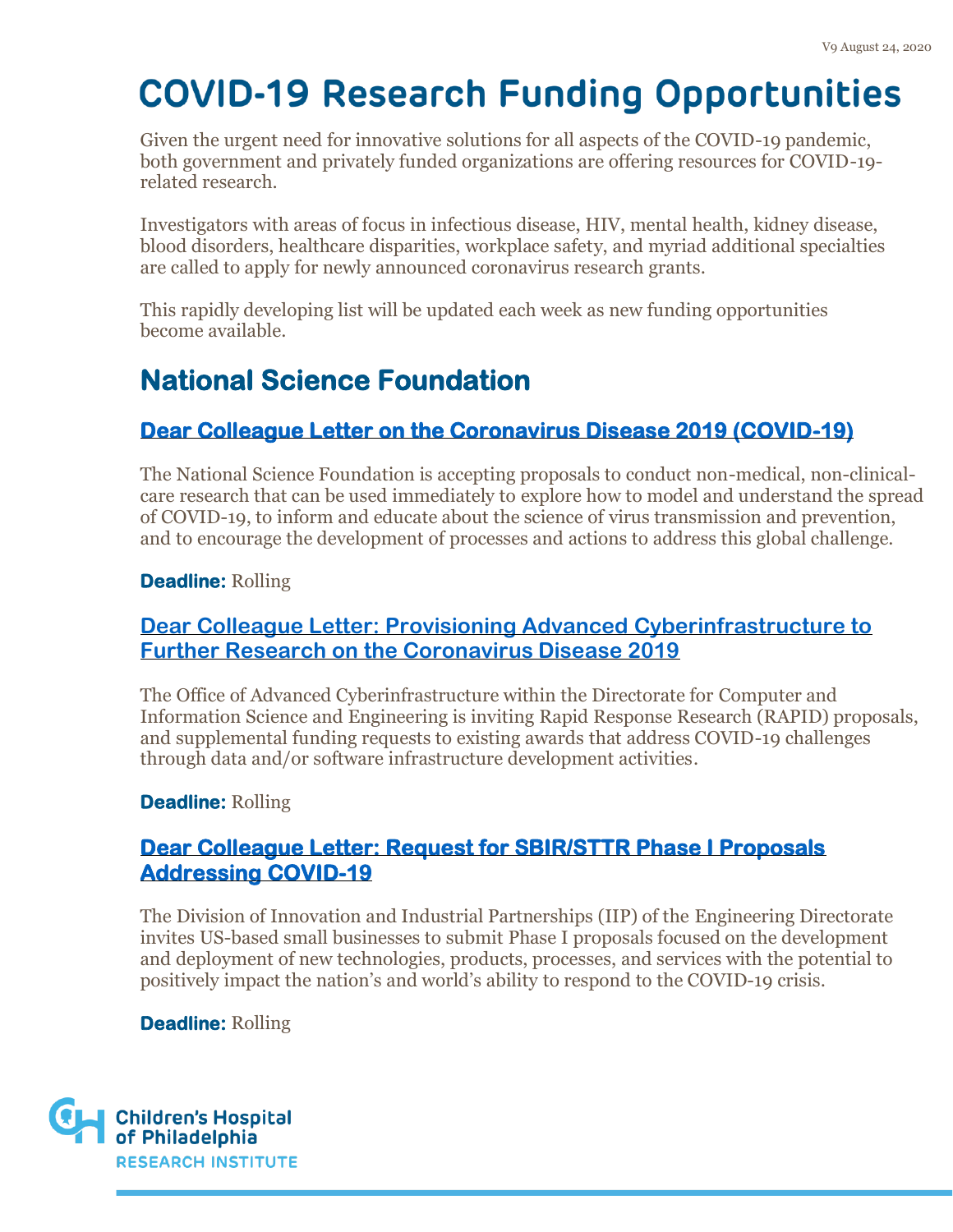### **Centers for Disease Control and Prevention**

#### **[Information for CDC Applicants & Recipients of CDC Funding](https://www.cdc.gov/grants/public-health-emergencies/covid-19/index.html)**

The Centers for Disease Control and Prevention is deeply concerned for the health and safety of people involved in CDC-funded activities, and about the effects on the public's health from COVID-19. Due to the potential scale of the declared public health emergency, the CDC wants to assure grant and cooperative agreement recipient community that CDC will be doing its part to help continue your work.

### **National Institutes of Health**

#### **[New RO1, R21 Pair of COVID-19 Emergency FOAs With Rolling](https://www.niaid.nih.gov/grants-contracts/covid-19-rolling-foa-pair)  [Submission](https://www.niaid.nih.gov/grants-contracts/covid-19-rolling-foa-pair)**

The National Institute of Allergy and Infectious Diseases issued two new funding opportunity announcements (FOAs) as part of its continuing effort to support research on SARS-CoV-2 and COVID-19. The two FOAs are ideal for applicants proposing new coronavirus-related research projects.

**Deadline:** Rolling

#### **[Rapid Acceleration of Diagnostics Initiative](https://www.nih.gov/research-training/medical-research-initiatives/radx/funding)**

The Rapid Acceleration of Diagnostics Initiative (RADx) will infuse funding into early innovative technologies to speed development of rapid and widely accessible COVID-19 testing. Simultaneously, NIH will seek opportunities to move more advanced diagnostic technologies swiftly through the development pipeline toward commercialization and broad availability. NIH will work closely with the U.S. Food and Drug Administration, the Centers for Disease Control and Prevention and the Biomedical Advanced Research and Development Authority (BARDA) to advance these goals. NIH is urging all scientists and inventors with a rapid testing technology to compete in a national COVID-19 testing challenge for a share of up to \$500 million over all phases of development.

#### **Deadline:** Varied

#### **[Notice of Special Interest \(NOSI\): Clinical and Translational Science](https://grants.nih.gov/grants/guide/notice-files/NOT-TR-20-011.html)  [Award \(CTSA\) Program Applications to Address 2019 Novel Coronavirus](https://grants.nih.gov/grants/guide/notice-files/NOT-TR-20-011.html)  [Public Health Need](https://grants.nih.gov/grants/guide/notice-files/NOT-TR-20-011.html)**

**Children's Hospital** of Philadelphia **RESEARCH INSTITUTE**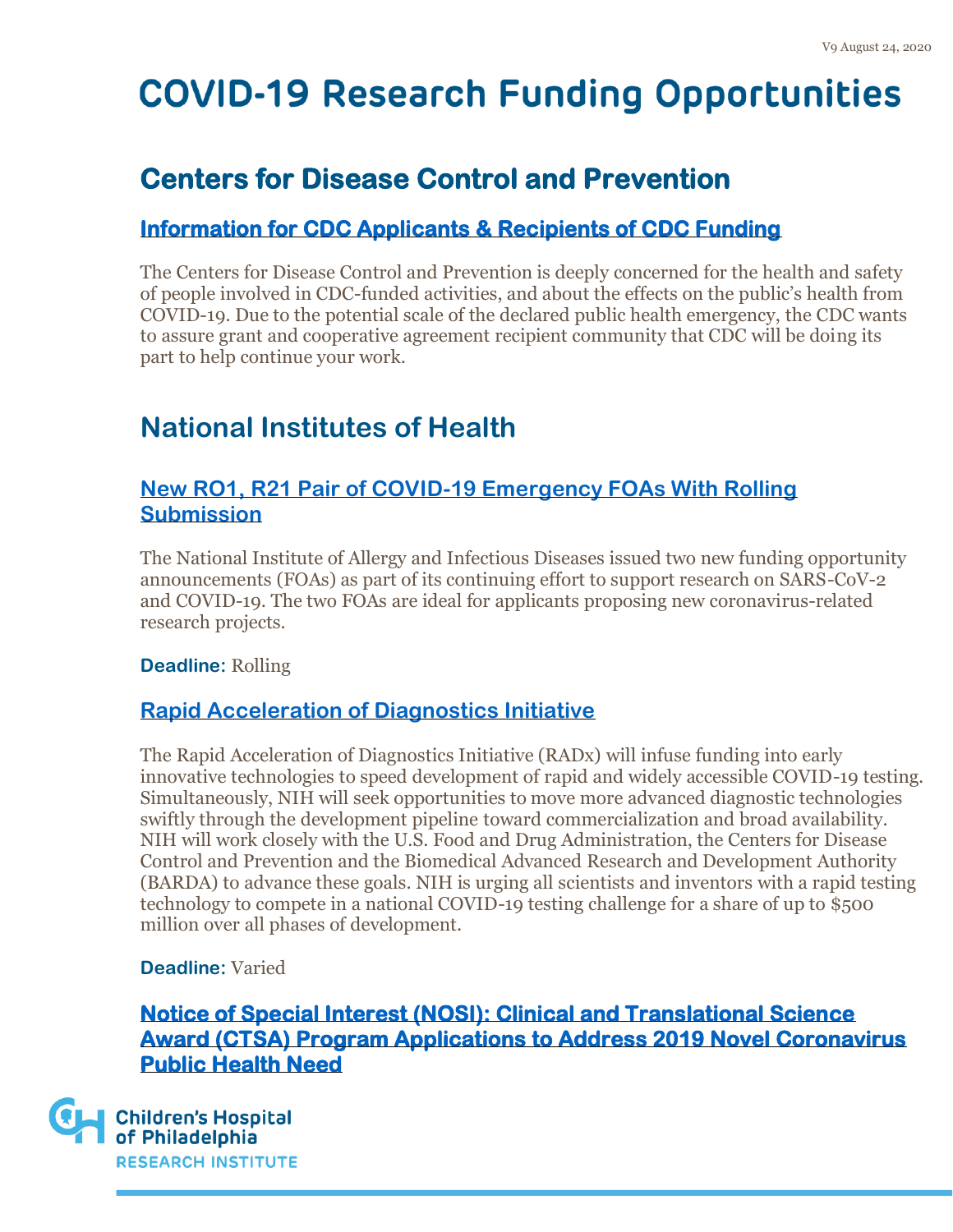National Center for Advancing Translational Sciences [\(NCATS\)](http://ncats.nih.gov/) is issuing this Notice of Special Interest (NOSI) to highlight the urgent need for research on the 2019 novel Coronavirus (COVID-19). NCATS is particularly interested in projects focusing on the use of informatics solutions to diagnose cases and the use of CTSA-supported core resources (e.g., advanced scientific instruments, highly-specialized facilities, and regulatory expertise) to facilitate research on COVID-19 and advance the translation of research findings into diagnostics, therapeutics, and vaccines. NCATS is soliciting applications for Administrative Supplements to UL1, U01, and R21 awards (through [PA-18-591\)](https://grants.nih.gov/grants/guide/pa-files/PA-18-591.html), Collaborative Innovation Awards to U01 and R21 awards (through [PAR-19-099](https://grants.nih.gov/grants/guide/pa-files/PAR-19-099.html) and [PAR-19-100,](https://grants.nih.gov/grants/guide/pa-files/PAR-19-100.html) respectively), and Competitive Revisions for UL1 awards for each of the non-administrative supplement awards (through [PAR-19-337\)](https://grants.nih.gov/grants/guide/pa-files/PAR-19-337.html).

**Deadline:** Varied

#### **[Notice of Special Interest \(NOSI\) regarding the Availability of](https://grants.nih.gov/grants/guide/notice-files/NOT-DA-20-047.html)  [Administrative Supplements and Urgent Competitive Revisions for](https://grants.nih.gov/grants/guide/notice-files/NOT-DA-20-047.html)  [Research on the 2019 Novel Coronavirus](https://grants.nih.gov/grants/guide/notice-files/NOT-DA-20-047.html) (NOT-DA-20-047)**

The research community should be alert to the possibility that COVID-19 could affect some populations with substance use disorders or HIV particularly hard. Because it attacks the lungs, COVID-19 could be an especially serious threat to those with histories of smoking tobacco or marijuana or of vaping. People who use opioids or methamphetamine may also be vulnerable due to those drugs' effects on respiratory and pulmonary health and potential effects on immune mechanisms. Likewise, those with HIV may be affected if their immune function is compromised. Additional social and environmental factors associated with drug use may worsen the transmission and treatment of COVID-19, especially among individuals who experience homelessness or incarceration, which is more common among those with a substance use disorder.

**Deadline:** March 31, 2021

#### **[Notice of Special Interest \(NOSI\): Availability of Urgent Competitive](https://grants.nih.gov/grants/guide/notice-files/NOT-GM-20-025.html)  [Revisions for Research on Coronavirus Disease \(COVID-2019\) and the](https://grants.nih.gov/grants/guide/notice-files/NOT-GM-20-025.html)  [Causative Virus SARS-CoV-2](https://grants.nih.gov/grants/guide/notice-files/NOT-GM-20-025.html) (NOT-GM-20-025)**

NIGMS is issuing this Notice of Special Interest (NOSI) to highlight the urgent need for research on SARS-CoV-2 and Coronavirus Disease 2019 (COVID-19).

**Deadline:** February 6, 2021

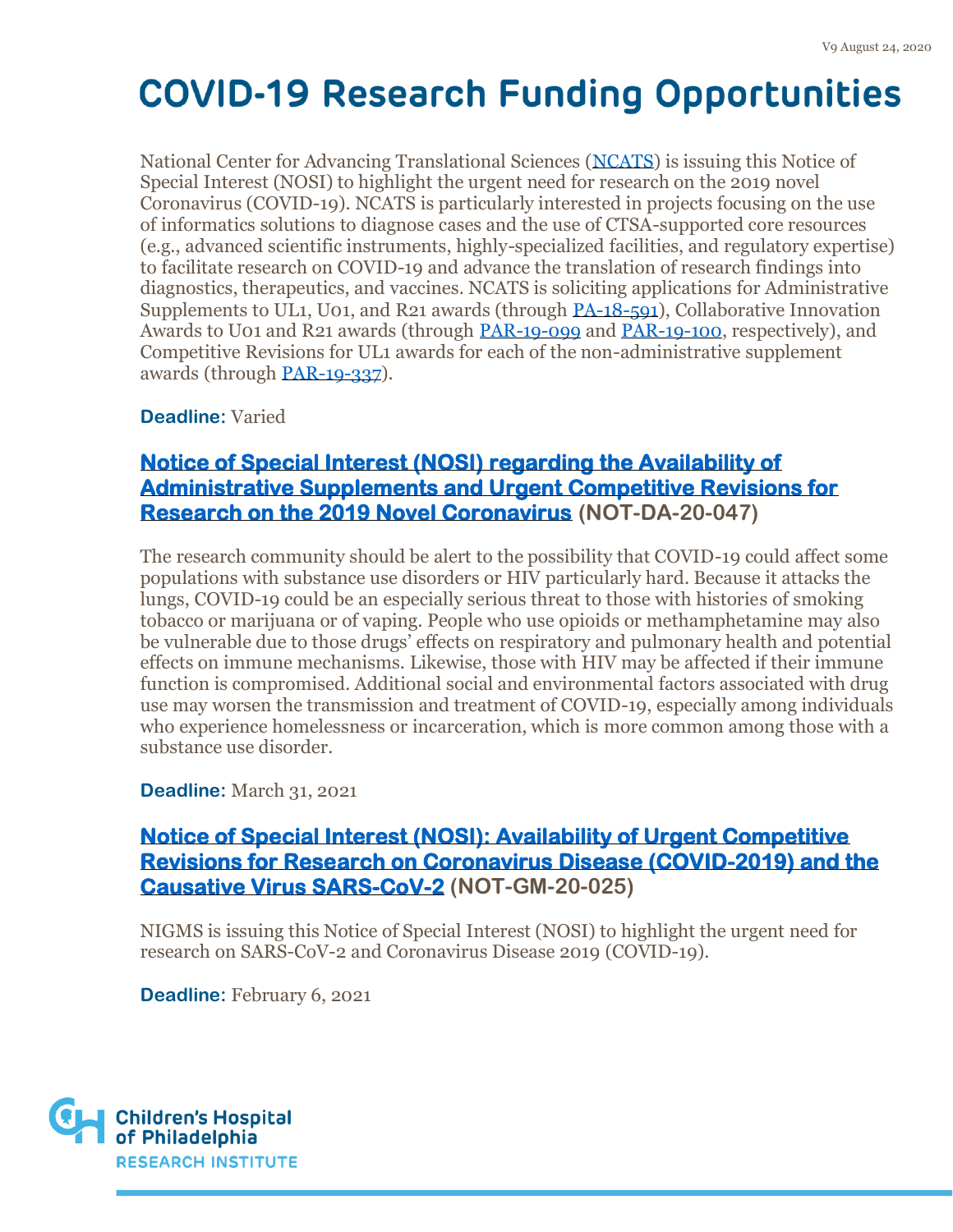#### **[Notice of Special Interest \(NOSI\): Repurposing Existing Therapeutics to](https://grants.nih.gov/grants/guide/notice-files/NOT-TR-20-012.html)  [Address the 2019 Novel Coronavirus Disease \(COVID-19\)](https://grants.nih.gov/grants/guide/notice-files/NOT-TR-20-012.html) (NOT-TR-20- 012)**

National Center for Advancing Translational Sciences (NCATS) is issuing this Notice of Special Interest (NOSI) to highlight the urgent need for research on the 2019 novel coronavirus (SARS-CoV-2) and the disease it causes, i.e., "coronavirus disease 2019" (COVID-19). NCATS is particularly interested in projects that repurpose existing drugs or biologics (existing therapeutics) that have already begun or completed a Phase I clinical trial. The hypothesis for proposed studies must be developed using innovative processes to identify the therapeutic/indication pair.

**Deadline:** October 17, 2020

#### **[Notice of Special Interest \(NOSI\) regarding the Availability of](https://grants.nih.gov/grants/guide/notice-files/NOT-MH-20-047.html)  [Administrative Supplements and Urgent Competitive Revisions for Mental](https://grants.nih.gov/grants/guide/notice-files/NOT-MH-20-047.html)  [Health Research on the 2019 Novel Coronavirus](https://grants.nih.gov/grants/guide/notice-files/NOT-MH-20-047.html) (NOT-MH-20-047)**

The National Institute of Mental Health (NIMH) is issuing this Notice of Special Interest (NOSI) to highlight interest in research to strengthen the mental health response to (COVID-19 caused by the Severe Acute Respiratory Syndrome Coronavirus 2 (SARS-CoV-2) and to future public health emergencies, including pandemics. NIMH is especially interested in research to provide an evidence base for how a disrupted workforce may adequately respond/adapt to and maintain services or provide additional care for new or increasing mental health needs, as well as to learn about the effects of the virus and public health measures to prevent spread of COVID-19 that may have an impact on mental health. Research addressing the intersection of COVID-19, mental health, and HIV treatment and prevention are also of interest to NIMH.

**Deadline:** April 16, 2021

**[Notice of Special Interest regarding the Availability of Urgent](http://grants.nih.gov/grants/guide/notice-files/NOT-OD-20-129.html)  [Competitive Revisions and Administrative Supplements for Research](http://grants.nih.gov/grants/guide/notice-files/NOT-OD-20-129.html)  [on Coronavirus Disease 2019 \(COVID-19\) in Individuals with Down](http://grants.nih.gov/grants/guide/notice-files/NOT-OD-20-129.html)  [Syndrome for the INCLUDE Project](http://grants.nih.gov/grants/guide/notice-files/NOT-OD-20-129.html) (NOT-OD-20-129)** 

This Notice of Special Interest (NOSI) highlights the urgent need for research on SARS-CoV-2 and COVID-19 in individuals with Down syndrome in conjunction with the INCLUDE (INvestigation of Co-occurring conditions across the Lifespan to Understand Down syndromE) Project. Because many people with Down syndrome are at increased risk of having co-occurring medical conditions, such as pulmonary disease, cardiac problems, obesity, diabetes, sleep apnea, and altered immune function that may predispose them to

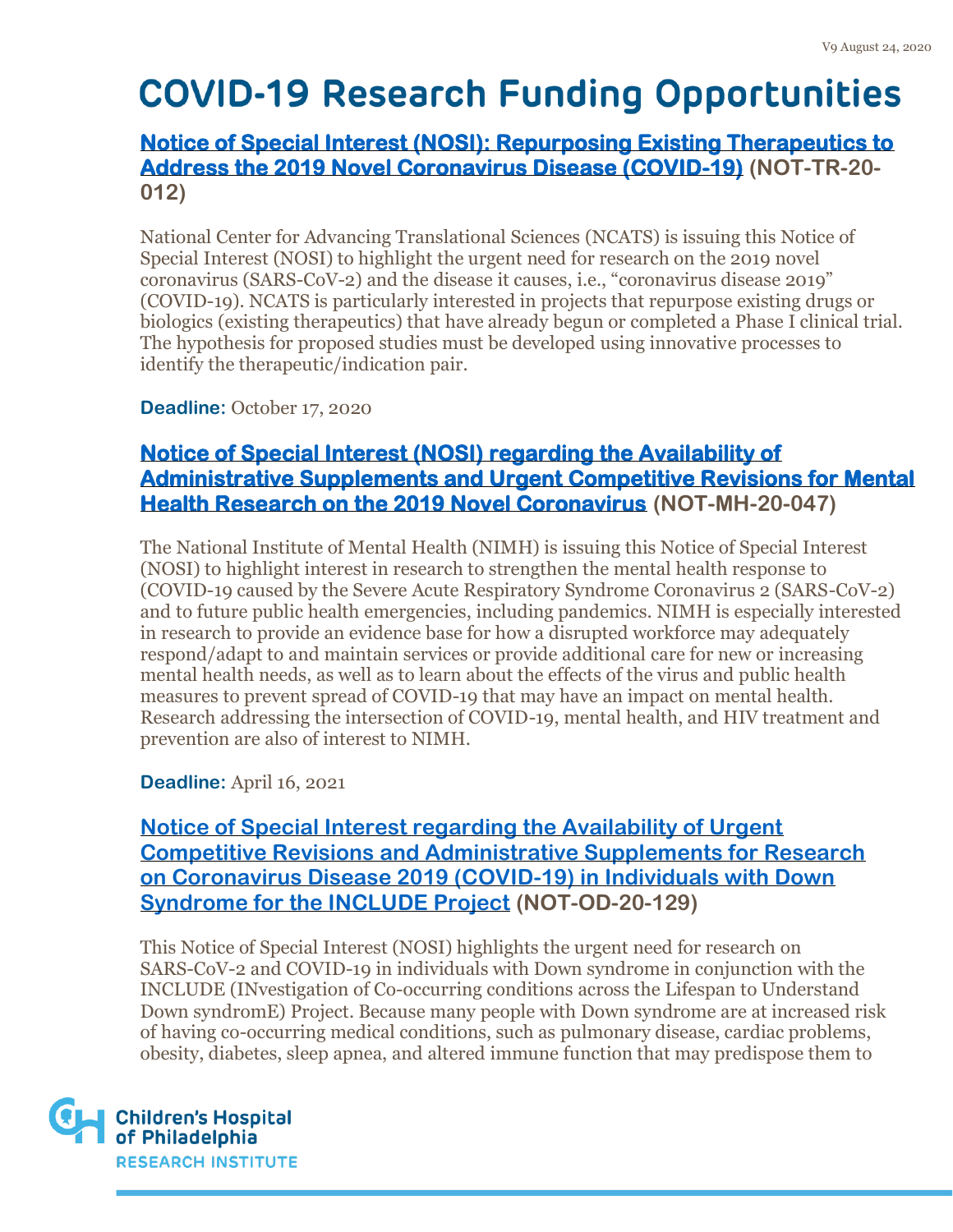more severe infection with SARS-CoV-2, they may be particularly vulnerable to COVID-19 complications. Combined with shared living situations, and reduced access to testing and treatment services due to disparities in provision of resources, the impact of COVID-19 infection in people with Down syndrome is likely to be elevated.

**Deadline:** July 13, 2021

#### **[Digital Healthcare Interventions to Address the Secondary Health](http://grants.nih.gov/grants/guide/pa-files/PAR-20-243.html)  [Effects Related to Social, Behavioral, and Economic Impact of COVID-19](http://grants.nih.gov/grants/guide/pa-files/PAR-20-243.html)  (R01 - [Clinical Trial Optional\)](http://grants.nih.gov/grants/guide/pa-files/PAR-20-243.html) (PAR-20-243)**

This funding opportunity announcement aims to support research to strengthen the healthcare response to COVID-19 caused by SARS-CoV-2 and to future public health emergencies, including pandemics. While the direct clinical effects of COVID-19 are studied elsewhere, the pandemic has social, behavioral, and economic impacts on a wide range of health conditions. The purpose of this research is to focus on the role and impact of digital health interventions to address access, reach, delivery, effectiveness, scalability and sustainability, particularly in populations who experience health disparities and vulnerable populations.

**Deadline:** August 20, 2020; December 2, 2020; March 2, 2021

#### **[Notice of Special Interest: Health Services Research on Minority Health](https://grants.nih.gov/grants/guide/notice-files/NOT-MD-20-011.html)  [and Health Disparities](https://grants.nih.gov/grants/guide/notice-files/NOT-MD-20-011.html) (NOT-MD-20-011)**

The purpose of this Notice of Special Interest is to encourage innovative health services research that can directly and demonstrably contribute to the improvement of minority health and/or the reduction of health disparities at the health care system-level as well as within clinical settings.

**Deadline:** September 8, 2022

#### **[Notice of Special Interest \(NOSI\): Availability of Emergency Competitive](https://grants.nih.gov/grants/guide/notice-files/NOT-EB-20-008.html)  [Revision and Administrative Supplements on Biomedical Technologies](https://grants.nih.gov/grants/guide/notice-files/NOT-EB-20-008.html)  [for Coronavirus Disease 2019 \(COVID-19\)](https://grants.nih.gov/grants/guide/notice-files/NOT-EB-20-008.html) (NOT-EB-20-008)**

The National Institute of Biomedical Imaging and Bioengineering (NIBIB) is issuing this Notice of Special Interest (NOSI) to highlight the urgent need for accelerating the development, translation, and commercialization of technologies to address Coronavirus Disease 2019 (COVID-19). The NIBIB is seeking applications from current grantees to develop life-saving technologies that can be ready for commercialization within one to two years. Example technologies can be found in the announcement.

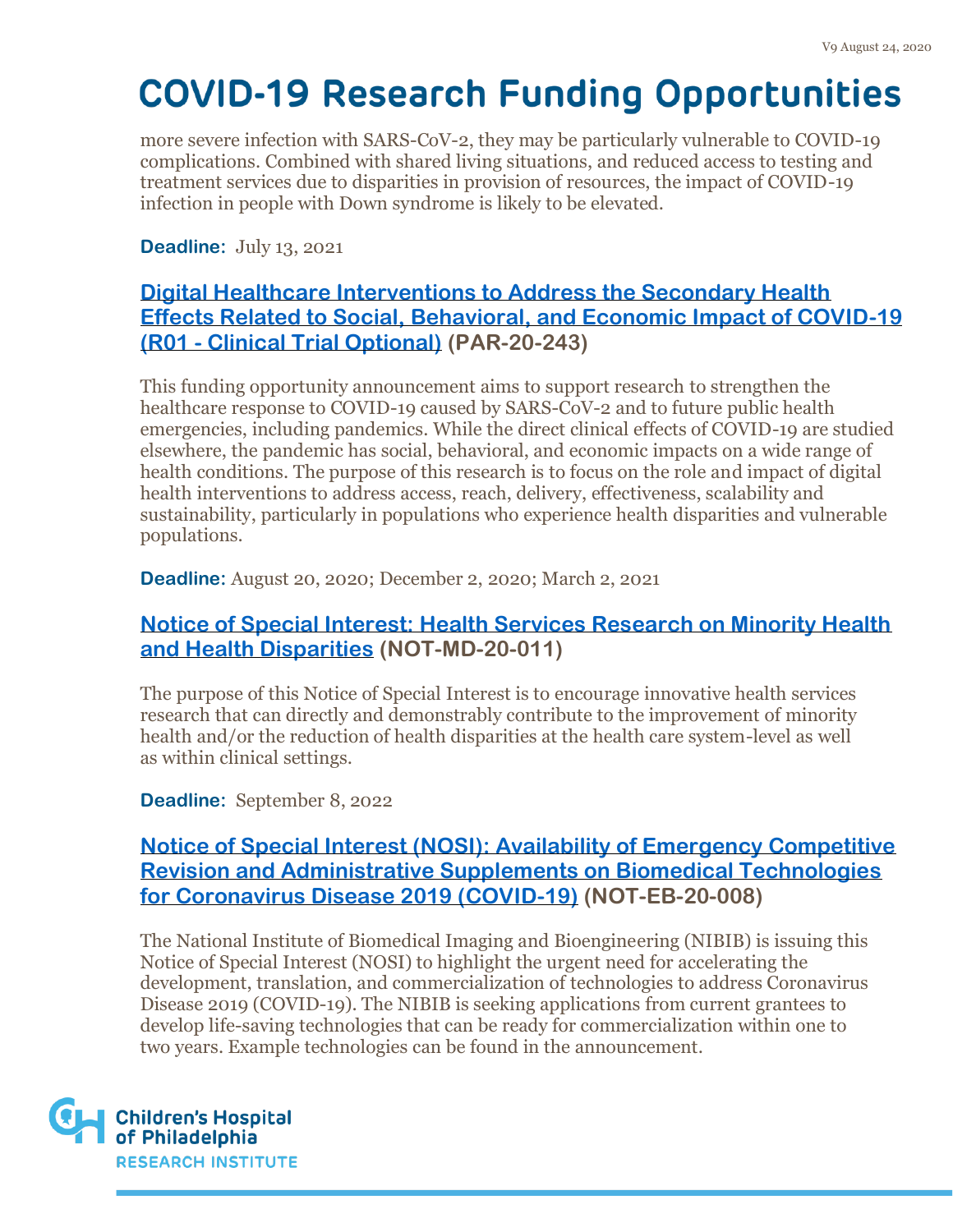**Deadline:** November 10, 2020

#### **[Notice of Special Interest \(NOSI\): Small Business Research and](https://grants.nih.gov/grants/guide/notice-files/NOT-EB-20-006.html)  [Development of Biomedical Technologies for Coronavirus Disease](https://grants.nih.gov/grants/guide/notice-files/NOT-EB-20-006.html)  [2019 \(COVID-19\)](https://grants.nih.gov/grants/guide/notice-files/NOT-EB-20-006.html) (NOT-EB-20-006)**

The National Institute of Biomedical Imaging and Bioengineering (NIBIB) is issuing this Notice of Special Interest (NOSI) to highlight the urgent need for accelerating the development, translation, and commercialization of technologies to address Coronavirus Disease 2019 (COVID-19). The NIBIB is seeking applications to develop life-saving technologies that can be ready for commercialization within one to two years. Example technologies can be found in the announcement.

**Deadline:** March 31, 2021

#### **[Notice of Special Interest \(NOSI\): Development of Biomedical](https://grants.nih.gov/grants/guide/notice-files/NOT-EB-20-007.html)  [Technologies for Coronavirus Disease 2019 \(COVID-19\)](https://grants.nih.gov/grants/guide/notice-files/NOT-EB-20-007.html) (NOT-EB-20-007)**

The National Institute of Biomedical Imaging and Bioengineering (NIBIB) is issuing this Notice of Special Interest (NOSI) to highlight the urgent need for accelerating the development, translation, and commercialization of technologies to address Coronavirus Disease 2019 (COVID-19). The NIBIB is seeking applications to develop life-saving technologies that can be ready for commercialization within one to two years. Example technologies can be found in the announcement.

**Deadline:** March 31, 2021

#### **[Notice of Special Interest \(NOSI\): NIEHS Support for Understanding](https://grants.nih.gov/grants/guide/notice-files/NOT-ES-20-015.html)  [the Impact of Environmental Exposures on Coronavirus Disease 2019](https://grants.nih.gov/grants/guide/notice-files/NOT-ES-20-015.html)  [\(COVID-19\)](https://grants.nih.gov/grants/guide/notice-files/NOT-ES-20-015.html) (NOT-ES-20-015)**

The National Institute of Environmental Health Science (NIEHS) is issuing this Notice of Special Interest (NOSI) to address the urgent need for mission-relevant research to understand the impact of environmental exposures on COVID-19 and its causative agent, the severe acute respiratory syndrome coronavirus 2 (SARS-Cov-2). NIEHS is particularly interested in applications that will provide insight into the role of environmental exposures in pathogenicity, transmission, individual susceptibility, or prevention and intervention strategies.

**Deadline:** May 4, 2021

**[Notice of Special Interest \(NOSI\): Availability of Administrative](https://grants.nih.gov/grants/guide/notice-files/NOT-AT-20-011.html)  [Supplements and Urgent Competitive Revisions for Research on Stress](https://grants.nih.gov/grants/guide/notice-files/NOT-AT-20-011.html)** 

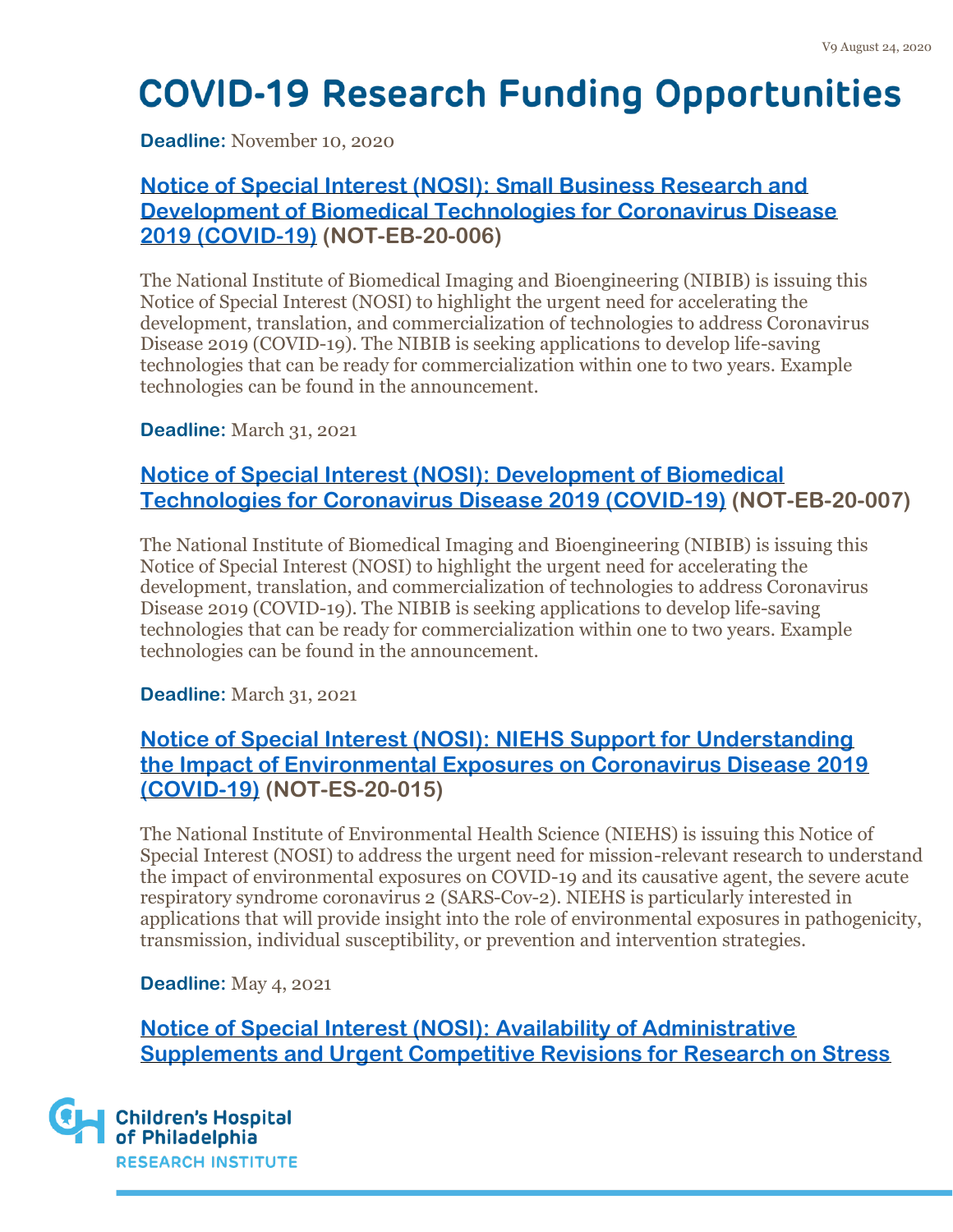#### **[Management in Relation to Coronavirus](https://grants.nih.gov/grants/guide/notice-files/NOT-AT-20-011.html) Disease 2019 (COVID-19) (NOT-AT-20-011)**

The National Center for Complementary and Integrative Health (NCCIH) is issuing this Notice of Special Interest (NOSI) to highlight the urgent need for research on the 2019 Novel Coronavirus (2019-nCoV, also known as COVID-19). Topics of specific interest for this NOSI include research on stress management strategies, including mind and body approaches, that individuals may engage in remotely to address stressors related to social distancing, as well as to address recovery and recurrence of symptoms during and after COVID-19 infections.

**Deadline:** Rolling through October 6, 2020

#### **[Notice of Special Interest \(NOSI\): Competitive and Administrative](https://grants.nih.gov/grants/guide/notice-files/NOT-MD-20-019.html)  [Supplements for the Impact of COVID-19 Outbreak on Minority Health](https://grants.nih.gov/grants/guide/notice-files/NOT-MD-20-019.html)  [and Health Disparities](https://grants.nih.gov/grants/guide/notice-files/NOT-MD-20-019.html) (NOT-MD-20-019)**

The National Institute on Minority Health and Health Disparities (NIMHD) is issuing this Notice of Special Interest (NOSI) to highlight the urgent need for research on the impact of the novel Coronavirus (SARS-CoV-2) pandemic causing COVID-19 disease outbreaks and the resulting disruptions on individual and social wellbeing, health services use, and health outcomes for NIH-designated health disparity populations.

**Deadline:** May 1, 2021

#### **[Notice of Special Interest \(NOSI\) regarding the Availability of](https://grants.nih.gov/grants/guide/notice-files/NOT-MH-20-047.html)  [Administrative Supplements and Urgent Competitive Revisions for Mental](https://grants.nih.gov/grants/guide/notice-files/NOT-MH-20-047.html)  [Health Research on the 2019 Novel Coronavirus](https://grants.nih.gov/grants/guide/notice-files/NOT-MH-20-047.html) (NOT-MH-20-047)**

The National Institute of Mental Health (NIMH) is issuing this Notice of Special Interest (NOSI) to highlight interest in research to strengthen the mental health response to Coronavirus Disease 2019 (COVID-19) caused by the Severe Acute Respiratory Syndrome Coronavirus 2 (SARS-CoV-2) and to future public health emergencies, including pandemics. NIMH is especially interested in research to provide an evidence base for how a disrupted workforce may adequately respond/adapt to and maintain services or provide additional care for new or increasing mental health needs, as well as to learn about the effects of the virus and public health measures to prevent spread of COVID-19 that may have an impact on mental health. Research addressing the intersection of COVID-19, mental health, and HIV treatment and prevention are also of interest to NIMH.

**Deadline:** April 16, 2021

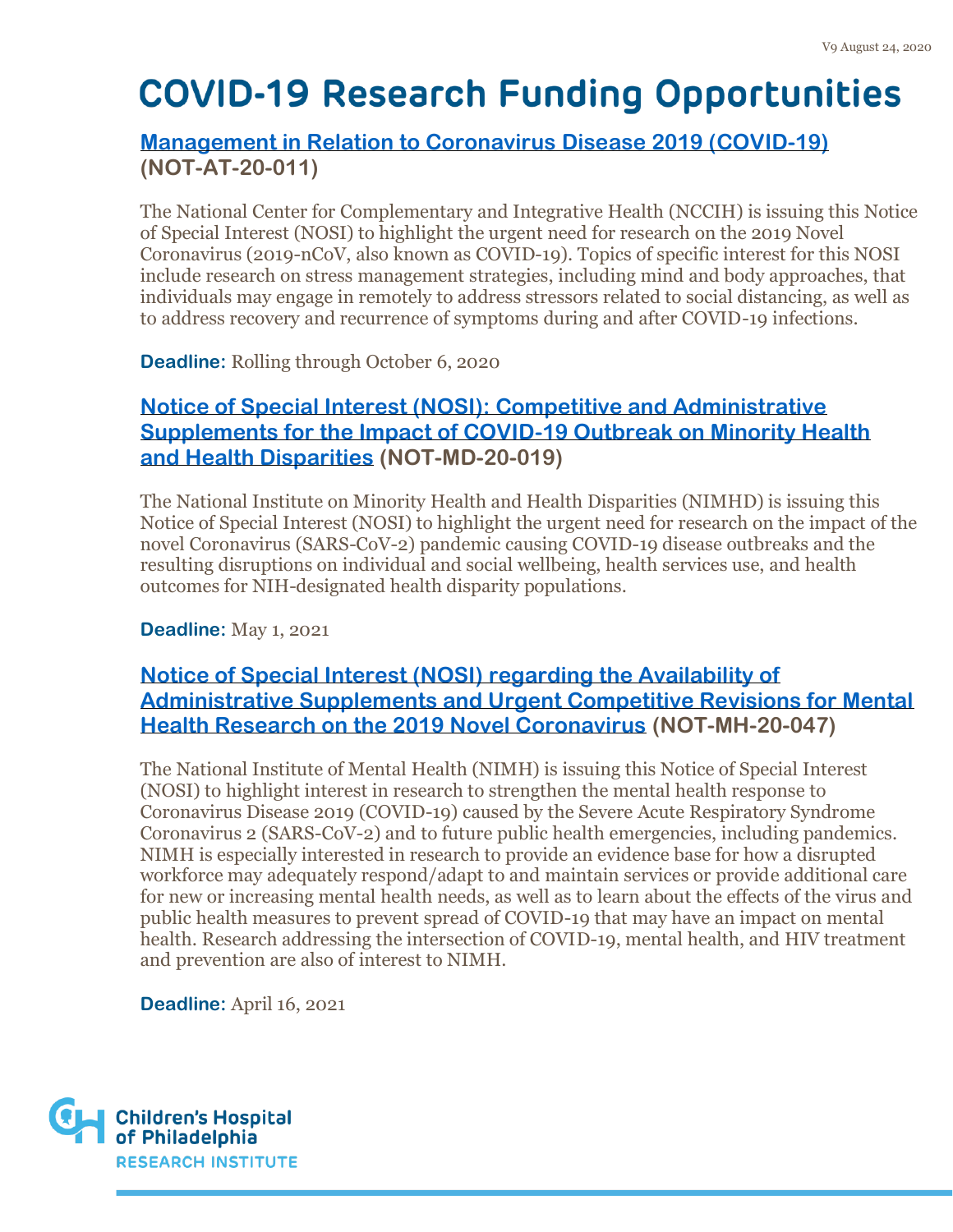#### **[Notice of Special Interest \(NOSI\) regarding the Availability of](https://grants.nih.gov/grants/guide/notice-files/NOT-TR-20-016.html)  [Administrative Supplements for Tissue Chips Research on the 2019 Novel](https://grants.nih.gov/grants/guide/notice-files/NOT-TR-20-016.html)  [Coronavirus](https://grants.nih.gov/grants/guide/notice-files/NOT-TR-20-016.html) (NOT-TR-20-016)**

The National Center for Advancing Translational Sciences (NCATS) is issuing this Notice of Special Interest (NOSI) to highlight the urgent need for research on the COVID-19. NCATS is especially interested in research in the use of microphysiological systems or tissue chips in collecting and examining data on the risks and outcomes for COVID-19 infection, and advance the translation of research findings into diagnostics, therapeutics, and vaccines. A multi-organ on chip approach is strongly encouraged though not required. Please document access to a BSL-3 facility or include scientific justification for use of alternative facilities, for example using an engineered a COVID-19 pseudovirus that expresses the key surface Spike protein, which mediates its entry into cells.

#### **Deadline:** January 26, 2022

#### **[Notice of Special Interest \(NOSI\) regarding the Availability of Emergency](https://grants.nih.gov/grants/guide/notice-files/NOT-TR-20-017.html)  [Competitive Revisions to Existing NIH Grants and Cooperative](https://grants.nih.gov/grants/guide/notice-files/NOT-TR-20-017.html)  [Agreements for Tissue Chips Research on](https://grants.nih.gov/grants/guide/notice-files/NOT-TR-20-017.html) the 2019 Novel Coronavirus (NOT-TR-20-017)**

The National Center for Advancing Translational Sciences (NCATS) is issuing this Notice of Special Interest (NOSI) to highlight the urgent need for research on the COVID-19. NCATS is especially interested in research in the use of microphysiological systems or tissue chips in collecting and examining data on the risks and outcomes for COVID-19 infection, and advance the translation of research findings into diagnostics, therapeutics, and vaccines. This Notice announces the availability of competitive revisions for investigators and institutions funded through:

- The NIH Microphysiological Systems (MPS) Program; or
- SBIR/STTR-supported investigators, provided the award involves tissue chips; or
- Microphysiological systems programs from across NIH.

**Deadline:** January 26, 2022

## **U.S. Department of Health and Human Services**

**[Biomedical Advanced Research and Development Authority \(BARDA\)](https://beta.sam.gov/opp/1b46a4169fcb4902b9c4fcbb5bf981f7/view)  [Broad Agency Announcement \(BAA\)](https://beta.sam.gov/opp/1b46a4169fcb4902b9c4fcbb5bf981f7/view)** 

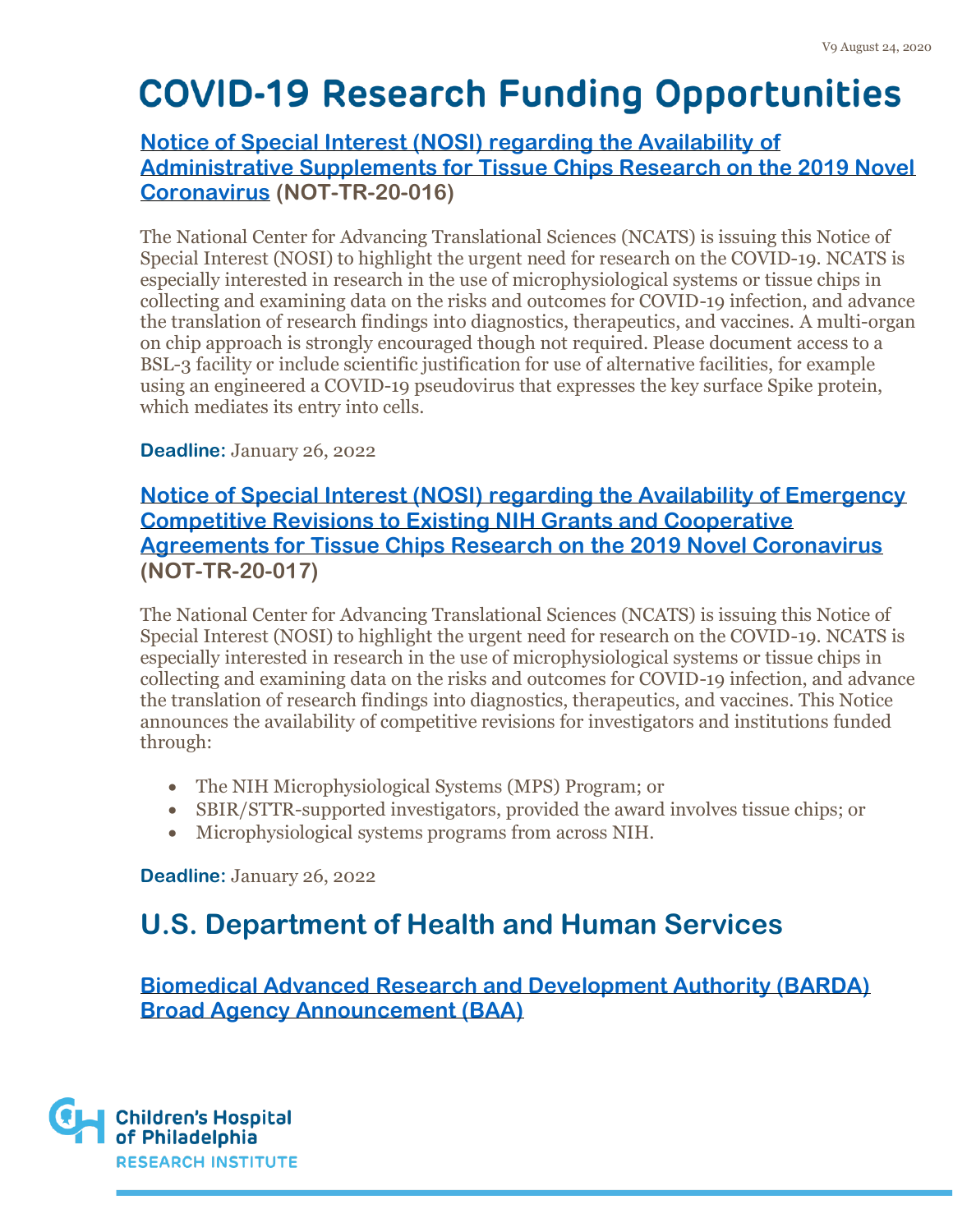Due to the COVID-19 response, any white papers or full proposals submissions, other than those that are in support of COVID-19, will be put into a queue. Once the response to COVID-19 has subsided, BARDA will resume normal review of submissions for other research areas of interests. BARDA will not be able to meet the timelines highlighted in the Broad Agency Announcement.

**Deadline: October 31, 2020** 

### **Other External Funding Opportunities**

#### **[U.S. Department of Energy: Department of Energy Call for Suggestions](https://science.osti.gov/-/media/sc-1/pdf/COVID-19-letter.pdf?utm_medium=email&utm_source=FYI&dm_i=1ZJN,6SFVW,WRS9R5,R651M,1)  [and Collaborations to address COVID-19](https://science.osti.gov/-/media/sc-1/pdf/COVID-19-letter.pdf?utm_medium=email&utm_source=FYI&dm_i=1ZJN,6SFVW,WRS9R5,R651M,1)**

The National Biodefense Strategy is the nation's plan for ensuring that the country is prepared for, responding to, and recovering from health incidents such as the COVID-19 pandemic. As a partner in the Strategy, the Department of Energy (DOE) contributes science and technology to support these efforts. The Director, Office of Science, requests ideas about how DOE and the National Labs might contribute resources to help address COVID-19 through science and technology efforts and collaborations.

#### **Deadline:** Rolling

#### **[Xsede COVID-19 HPC Consortium](https://www.xsede.org/covid19-hpc-consortium)**

The COVID-19 HPC Consortium encompasses computing capabilities from some of the most powerful and advanced computers in the world. The consortium empowers researchers around the world to accelerate understanding of the COVID-19 virus and the development of treatments and vaccines to help address infections. Consortium members manage a range of computing capabilities that span from small clusters to some of the very largest supercomputers in the world.

**Deadline:** None specified

#### **[XPRIZE Pandemic Alliance](https://www.xprize.org/fight-covid19)**

Join a data-powered alliance to stop COVID-19. A nonprofit 501(c)(3) since 1994, the XPRIZE Foundation has designed and operated seventeen competitions in the domain areas of space, oceans, learning, health, energy, environment, transportation, safety and robotics. The mission of XPRIZE is to clearly articulate a vision of a preferred and positive future across a set of

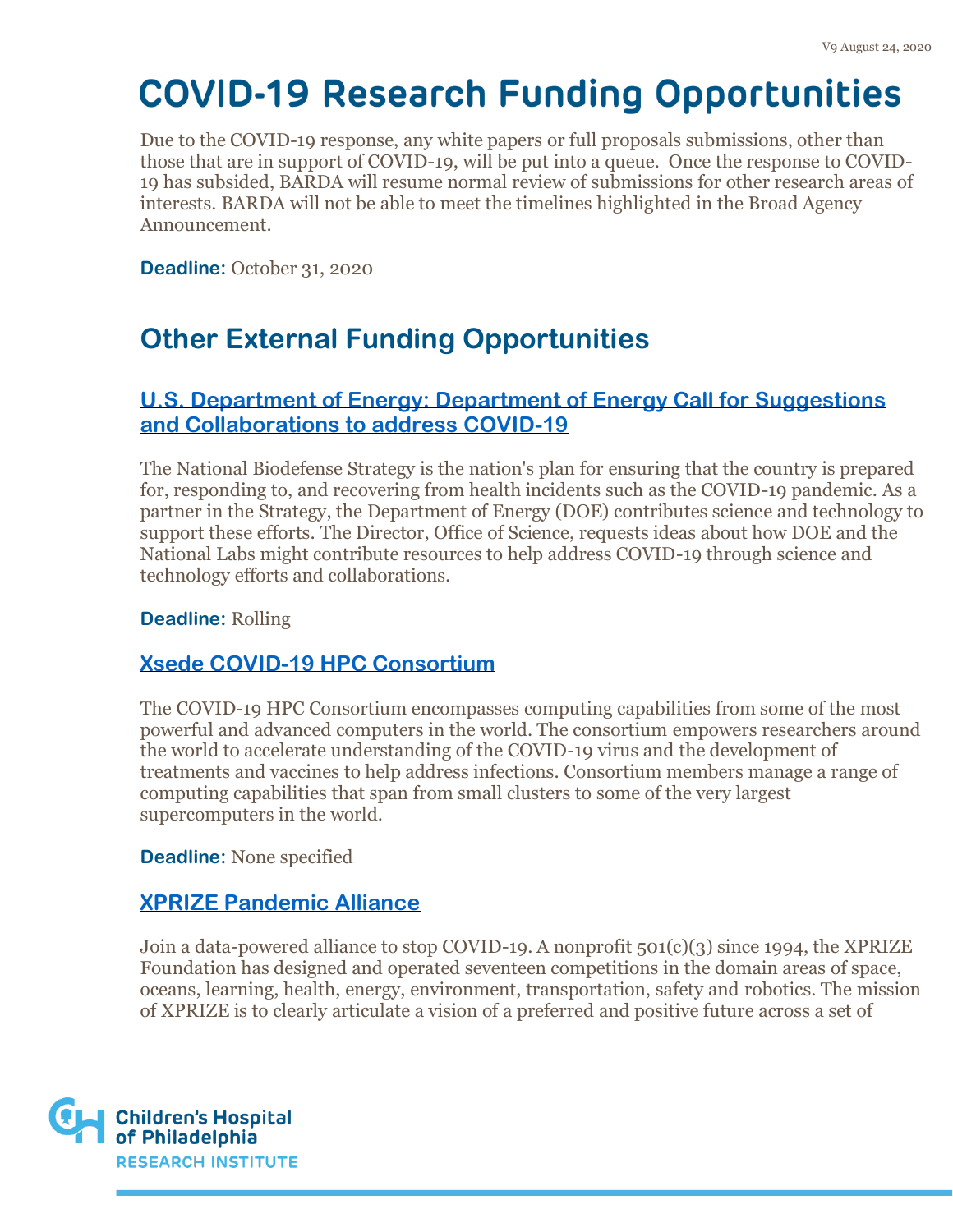domains, identify a roadmap of breakthroughs needed to get there, and establish the incentive competitions that will focus the resources, talent and technology required to enable those breakthroughs and accelerate that future.

**Deadline:** None specified

#### **[Google: COVID-19 Research Grants for Cloud Credits](https://edu.google.com/programs/credits/research/?modal_active=none)**

Google has partnered with the Harvard Global Health Institute to fund companies, government agencies, nonprofit organizations and academic institutions working on COVID-19 research. Researchers in approved countries are eligible to apply for COVID-19 related research credits.

**Deadline:** Rolling

#### **[FastGrants.org: Fast Grants for COVID-19](https://fastgrants.org/) Science**

If you are a scientist at an academic institution currently working on a COVID-19 related project and in need of funding, FastGrants.org invites you to apply for a Fast Grant. Fast Grants are \$10k to \$500k and decisions are currently being made within 14 days. If FastGrants.org approves the grant, you'll receive payment as quickly as your university can receive it.

**Deadline:** Rolling

#### **[Russell Sage Foundation: COVID-19-related Social Sciences research](https://www.russellsage.org/how-to-apply)  [funding](https://www.russellsage.org/how-to-apply)**

The Foundation is accepting letters of inquiry for projects studying the effect of COVID-19 on all facets of American life. The projects must focus on issues related to the foundation's core program areas and special initiatives, and they must meet one of the following criteria: (a) the research project is time-sensitive and must start before July 1, 2021; or (b) the research analyzes social, political, economic, or psychological disruptions resulting from the COVID-19 pandemic that affect social and living conditions in the United States.

**Deadline:** November 11, 2020

#### **[Patient-Centered Outcomes Research Institute Phased Large Awards for](https://www.pcori.org/funding-opportunities/announcement/phased-large-awards-comparative-effectiveness-research-cycle-3-2020?utm_source=weeklyemail&utm_medium=email&utm_campaign=060920)  [Comparative Effectiveness Research](https://www.pcori.org/funding-opportunities/announcement/phased-large-awards-comparative-effectiveness-research-cycle-3-2020?utm_source=weeklyemail&utm_medium=email&utm_campaign=060920) – Cycle 3 2020**

This PCORI funding announcement invites applications for high-quality comparative effectiveness research (CER) projects that will examine a critical patient-centered research question that is also relevant to decision makers and other stakeholders. Investigators should propose an individual-level or cluster randomized controlled trial of significant scale and